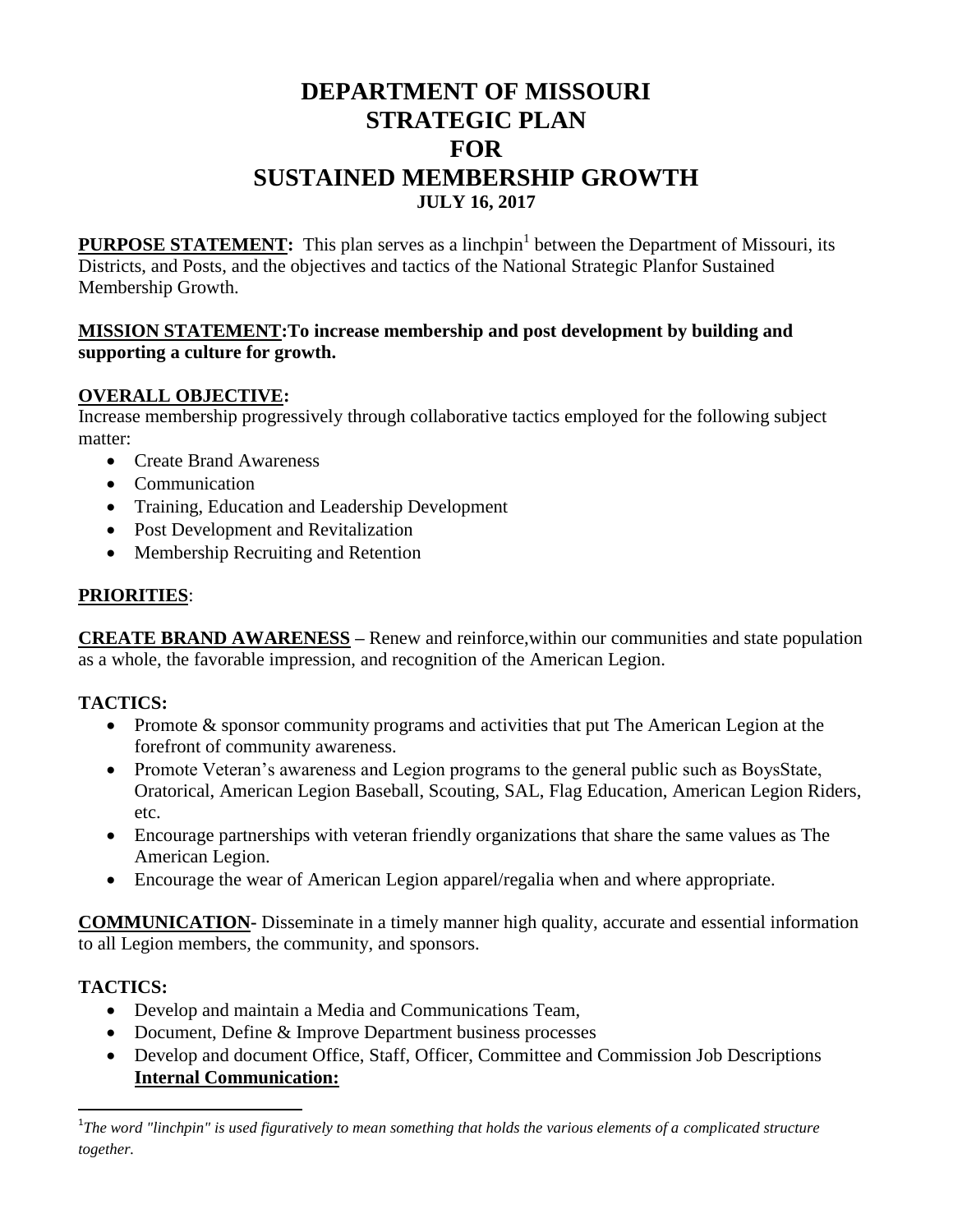- Maintain personal contact information (address, phone, email) of all Legionnaires for dissemination of Legion communications.
- Utilize teleconferencing and collaborative information sharing technologies when and wherever possible to expedite and improve quality communication.
- Maximize utilization of electronic communications where feasible

### **External Communication:**

- Promote utilization of Department website.
- Establish a relationship with state and local media (television, radio, and newspaper) and promote Legion activities.
- Collaborate Legion activities with community organizations, universities, community colleges, and technical school veteran centers.
- Develop and implement "Out Reach" programs for active duty, guard, and reserve service members
- Utilize social media, such as Facebook, Twitter and Instagram

# **TRAINING, EDUCATION, LEADERSHIP DEVELOPMENT**

Improve the knowledge of Legionnaires by employing and implementing educational and leadership development tools and training.

# **TACTICS:**

- Empower the Department Training and Education Team with the authority to manage and implement training initiatives.
- Require District, Zone, and Department Officers to take and pass the American Legion Extension Institute
- Provide District members with identified courses of Leadership, Educational and Development training.
- Implement a District and Department mentoring program
- Promote and educate American Legion Officers on the benefits and use of *mylegion.org* as well as Department and National web sites.
- Encourages ALL members (especially Post Officers) to take the American Legion Extension Institute on line course (LEI).
- Promote participation in The American Legion College.

### **REVITALIZATION, DEVELOPMENT, AND POST CREATION**

Develop new Posts, revitalize, or consolidate existing Posts, to promote membership growth.

# **TACTICS:**

- Develop revitalization teams within each district.
- Conduct Post evaluations to determine revitalization needs.
	- o Post self-assessment.
	- o Post Responsibility Audit form
	- o Post membership.
	- o Mylegion.org data and reports.
- Conduct community assessments to determine new Post creation or consolidation.